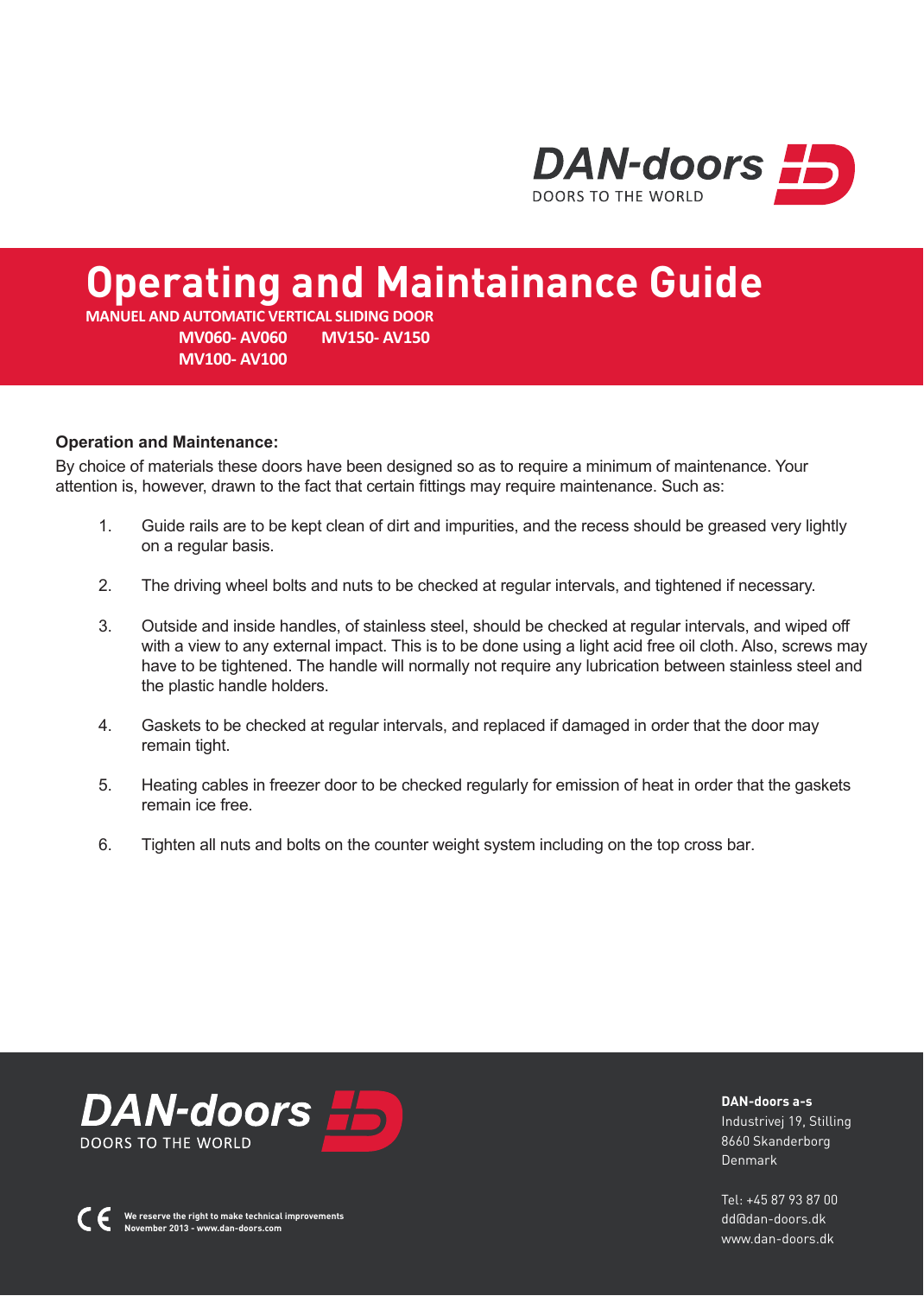

# **Operating and Maintainance Guide**

**MANUEL AND AUTOMATIC VERTICAL SLIDING DOOR MV060- AV060 MV150- AV150 MV100- AV100** 

### **Automatic Doors:**

- 1. The toothed rack drive to be checked at regular intervals, and tightened if necessary **(NOTE: Toothed rack may not be lubricated).**
- 2. Motor bracket with motor, gear wheel, and fitting parts to be checked at regular intervals, and tightened if necessary.
- 3. Limit stop to be checked at regular intervals for wear and tear, and replaced if necessary.

### **Adjustment:**

- 1. Adjustment may be performed according to drawings for the particular door type.
- 2. DAN-doors Installation/Service Department may be requisitioned. Phone: +4540909967
- 3. A service and maintenance agreement may be signed with DAN-doors.

### **Cleaning:**

Detergent types referred to below shall meet the requirements prepared by the Danish Technological Institute (Teknologisk Institut).

In the food industry, there may be a requirement to the effect that the detergents used shall have been approved by the Danish Veterinary and Food Administration.

Such approval shall appear from the label, with reference to a journal number.

Data sheet/supplier directions for use should always be read prior to commencing work.



**DAN-doors a-s** Industrivej 19, Stilling 8660 Skanderborg Denmark

Tel: +45 87 93 87 00 dd@dan-doors.dk www.dan-doors.dk